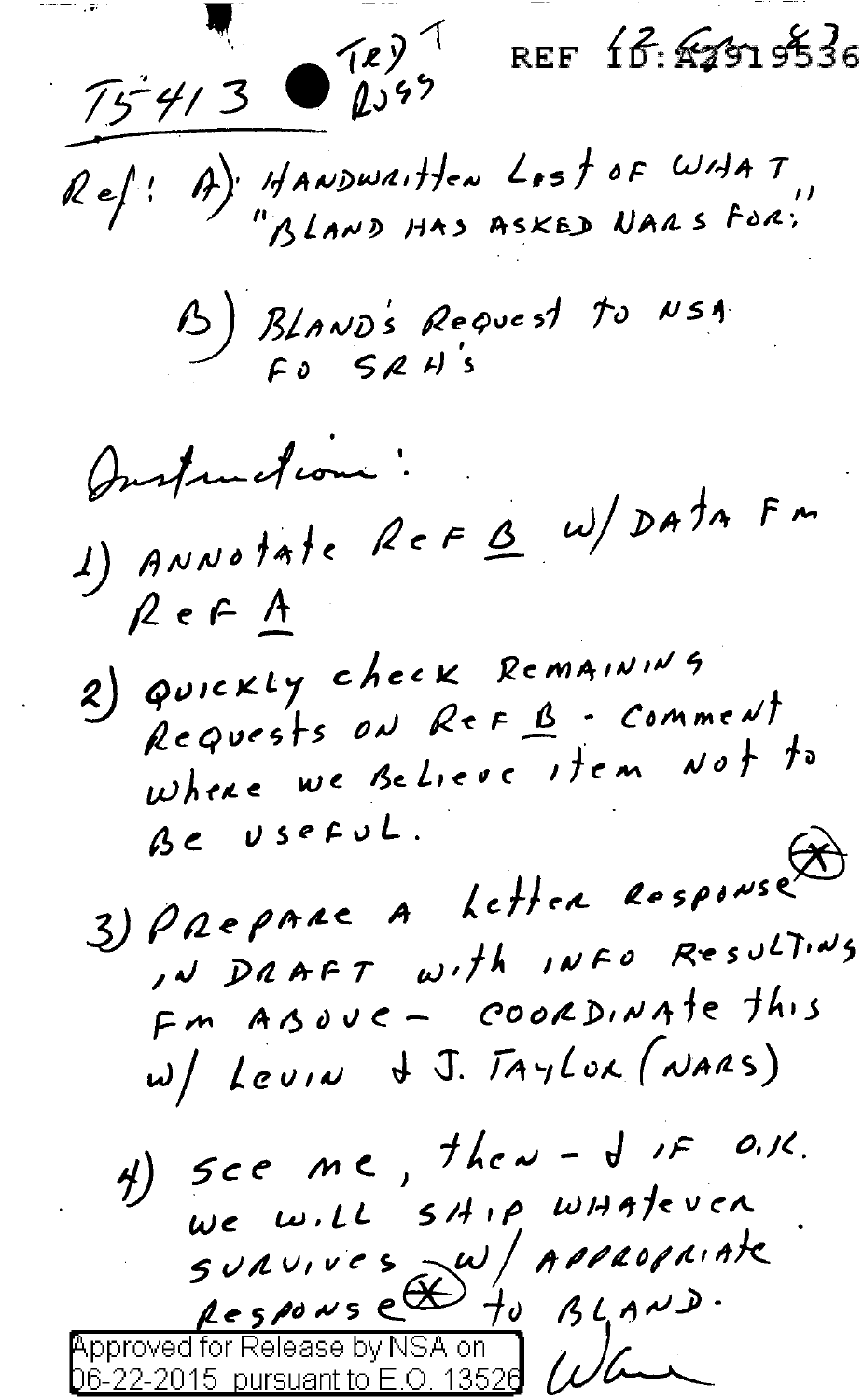REF Vougher and John Taylor Bez "No URGENCY" BY BLANDE THIS IS WHAT BLAND HAS ASKED  $NADS$  $43$  $0//2$  $0/77$  $D \frac{4}{7}$  $0/15$  $58$  $0/16$  $0.62$  $\n p // 7\n$ 066  $74$  $125$  $069$  $0/28$  $p \nmid \partial$  $134$  $p83$  $8/42$  $1 - 1 - 1 - 1$  $\frac{1}{T}$  $\frac{1}{T}$  $09/$  $9/43$  $94$  $0/46$ o / 0 6  $P_1$  5  $7$  $\mathcal{P}$   $\int$   $\int$   $\int$